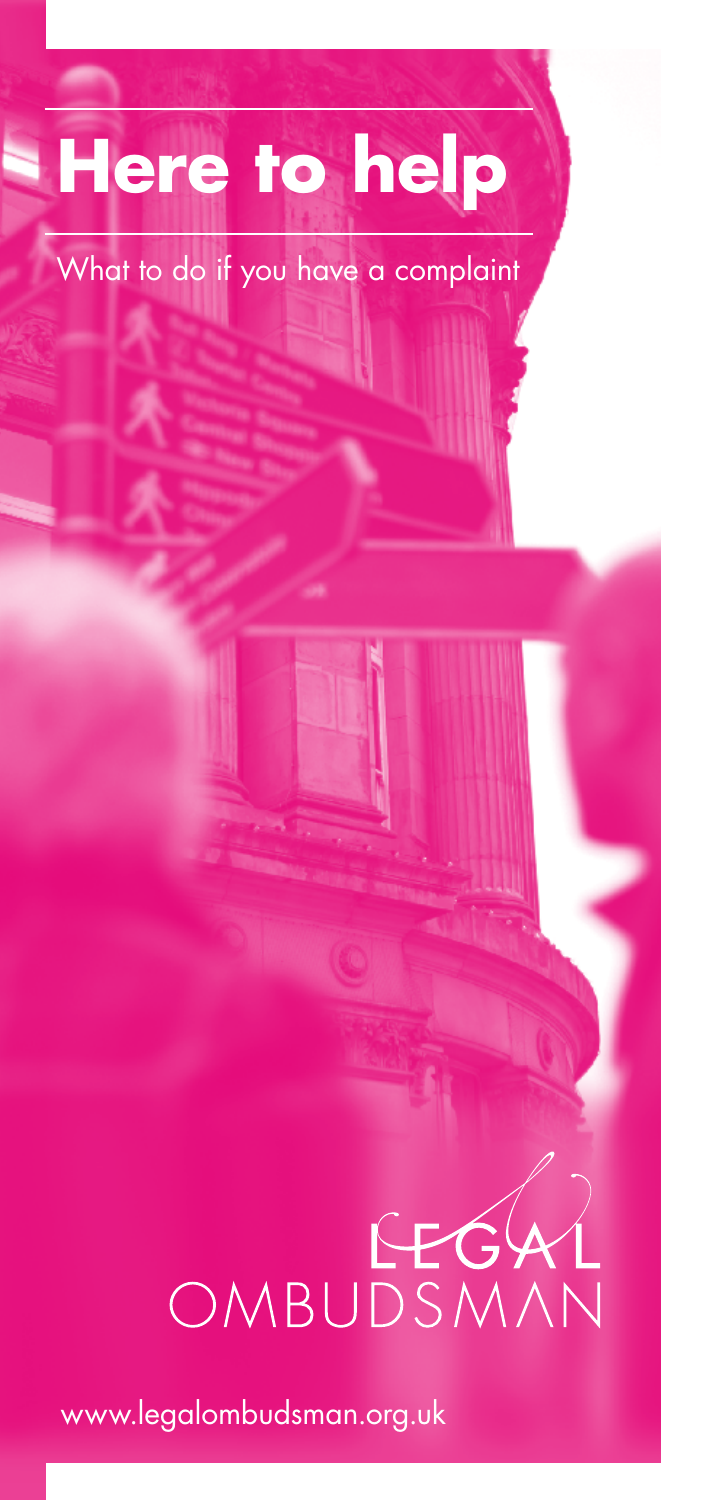## **The Legal Ombudsman can help you resolve your complaint about legal services**

## **What we do**

The Legal Ombudsman resolves complaints about legal services. It may be that your lawyer has failed to do what they agreed, has been slow in responding, or increased their charges without explaining why. Perhaps you think you've been unreasonably refused a legal service or have been pressured to accept a service you didn't want.

We will investigate your complaint and look at all the facts to reach a fair outcome. We are independent, impartial and we don't take sides. If we decide the service you received was unreasonable, we can make sure your lawyer or law firm puts it right.

Our service is free to consumers.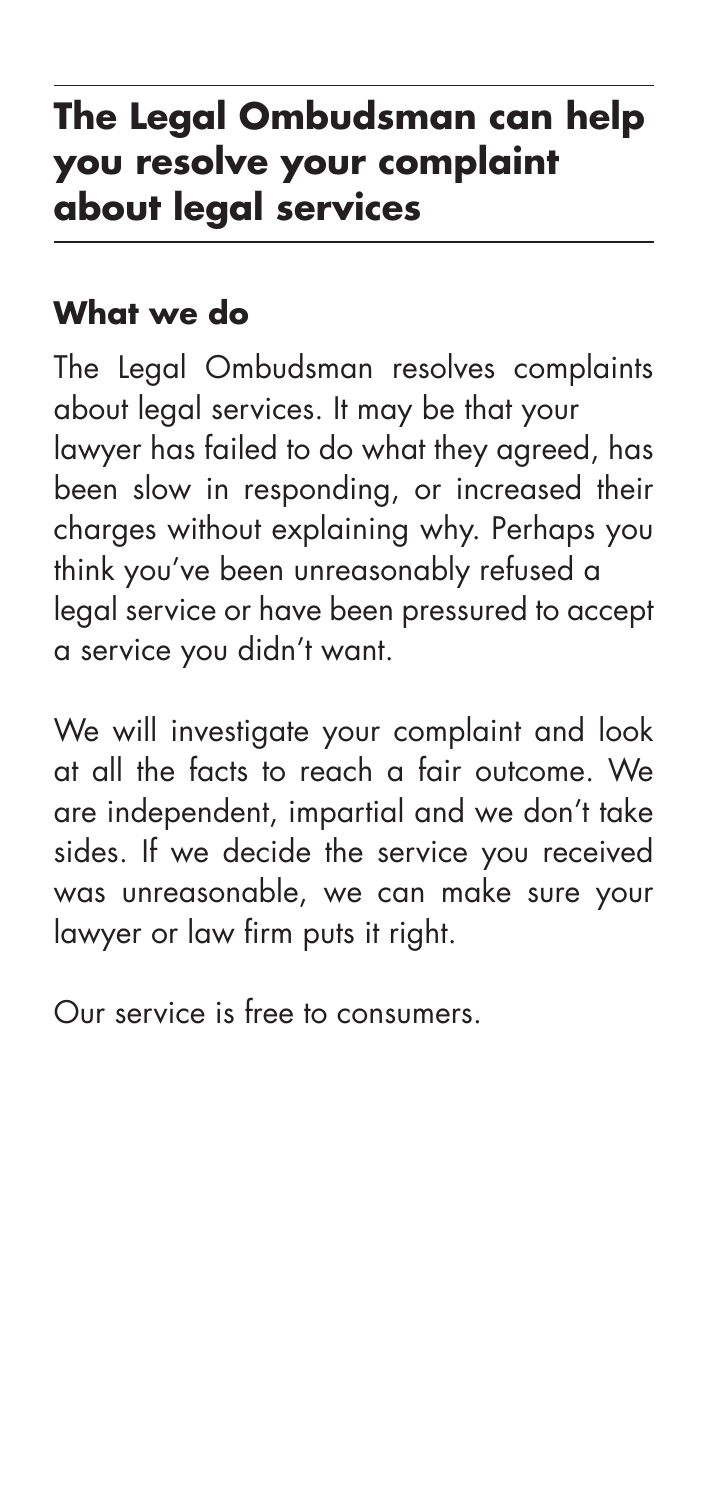## **What issues can we help resolve?**

We can investigate lots of different types of legal service complaints, such as the way a lawyer has dealt with a will or family issue, if you've had poor service when you bought or sold a house or made a personal injury claim.

We can look into complaints about all sorts of lawyers: solicitors, barristers, licensed conveyancers, cost lawyers, legal executives, notaries, patent attorneys, trade mark attorneys, law firms and companies providing legal services.

To find out if we can help, please get in touch using the contact details on the back of this leaflet.

## **Who can use our service?**

All members of the public and very small businesses, charities, clubs and trusts. We prefer you to come to us directly, but you can ask a friend, relative or anyone else to get in touch for you.

## **What if we can't help?**

If we can't help, we can put you in touch with other organisations that might be able to. The Solicitors Regulation Authority and the Bar Standards Board, for example, can deal with issues that are beyond our powers.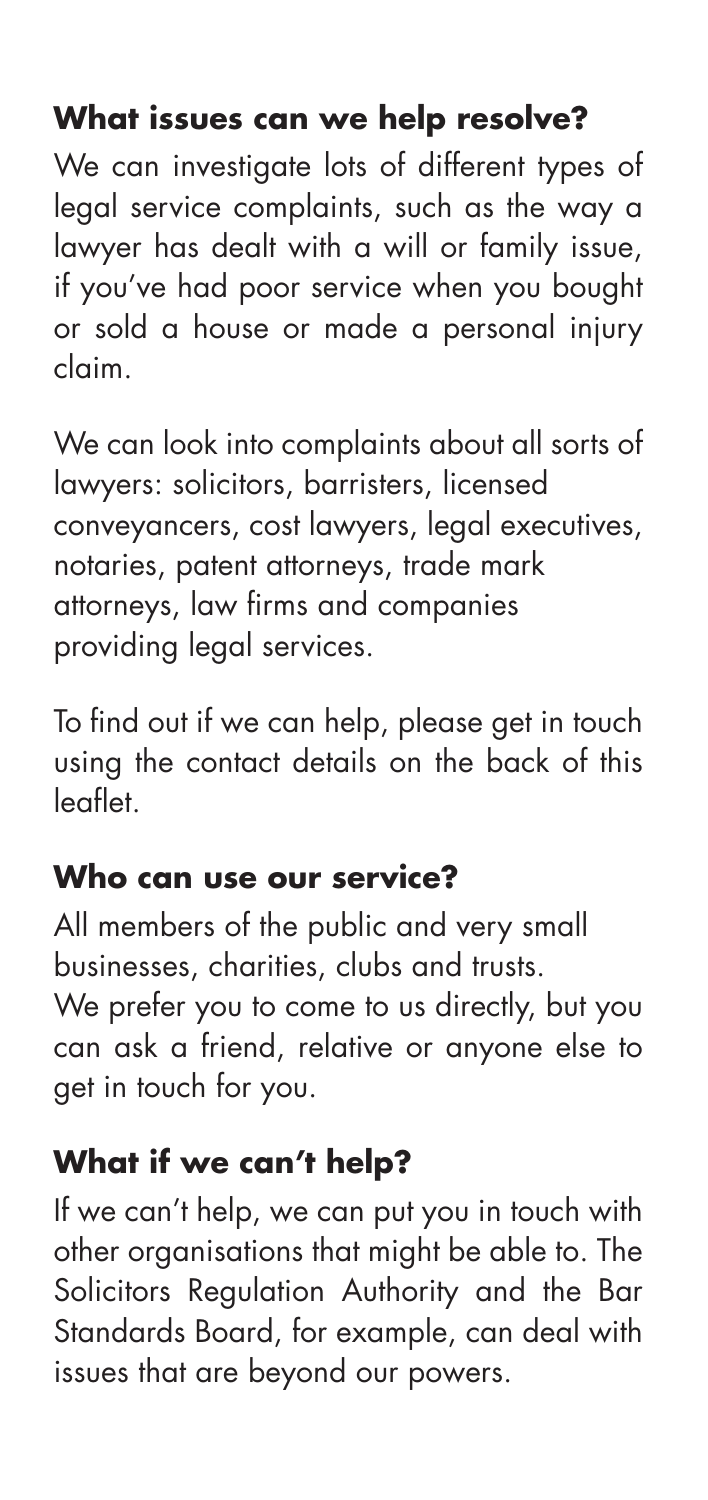## **Here are the steps you need to take**

## **Step 1: Tell your lawyer**

Your lawyer should provide you with a reasonable service and treat you fairly. But sometimes things do go wrong.

If you are unhappy with the service you have received, tell your lawyer so they have a chance to put things right. Every lawyer should explain how their own complaints handling procedure works.

You must give your lawyer a chance to resolve your complaint before we can get involved. Make your complaint to the lawyer as soon as you are aware there's a problem – don't leave it too long.

If you are having difficulty contacting your lawyer and aren't sure what to do next, please get in touch with us.

## **Step 2: Give your lawyer time to resolve things**

You should allow your lawyer up to eight weeks to resolve your complaint. If they don't deal with the complaint to your satisfaction in that time, you can involve us.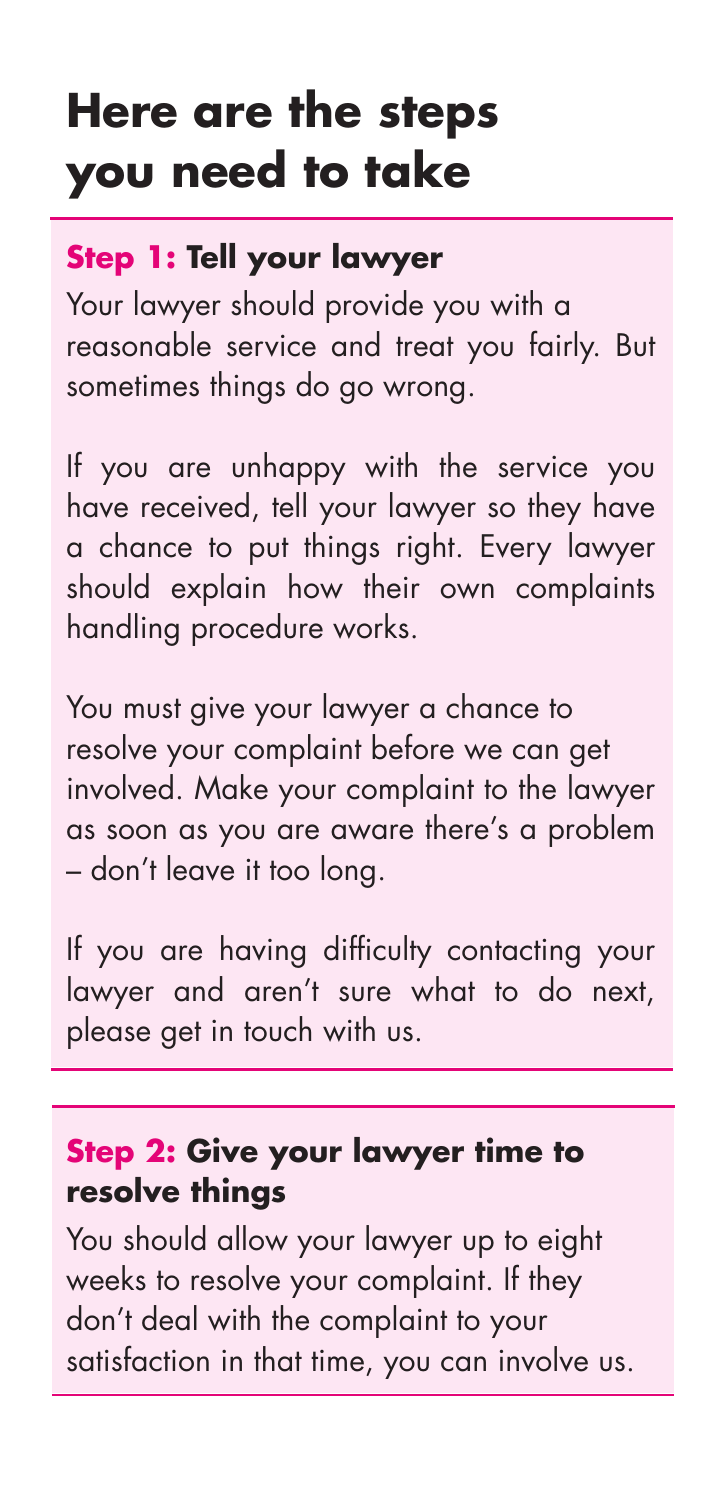## **Step 3: Bring your complaint to us**

Come to us as soon as you can after trying to sort things out with your lawyer. If you aren't happy with their final response, you have up to six months to bring your complaint to us.

Also, the problem must have happened on or after 6 October 2010 or, if the problem happened earlier than that, you must not have been aware of it before 6 October 2010.

When you contact us, we will ask for information from you and your lawyer. Keep copies of any letters and emails as well as any notes you might have made about what happened and when. When you contact us, it will help if you have:

- the name and address of the lawyer or law firm involved;
- the date you first told them about your complaint;
- the date you first became aware of the problem you are complaining about;
- details of their response.

## **Sending us documents**

We can't accept documents from online stores such as Microsoft SkyDrive, Xdrive and Livedrive. Attach documents to an email instead.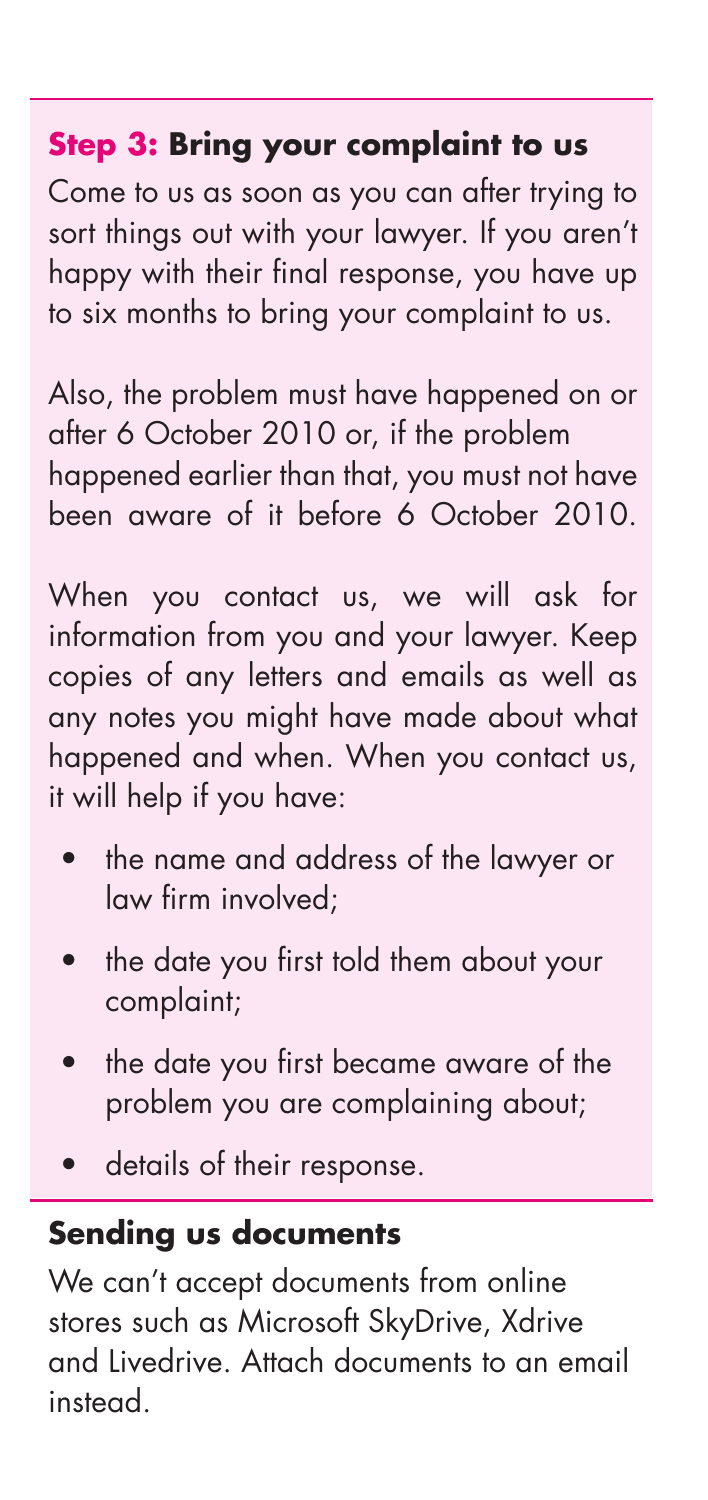Alternatively, you can post your documents. Please only send copies, because we scan our post and destroy the originals. Make copies of any important papers relating to your complaint (letters, statements, official documents or certificates).

## **Action we can take**

Most complaints are resolved quickly and informally by getting everyone to agree what's fair. We can carry out more formal investigations, if they're necessary, but these can take longer.

If we agree that your lawyer's service has been unsatisfactory, we can ask them to:

- apologise to you;
- give you back any documents you're entitled to;
- do more work for you, if this can put right what went wrong;
- refund or reduce your legal fees; or
- pay compensation if you have lost out or been badly treated (this can be anything up to £50,000 but we generally award less than £1,000).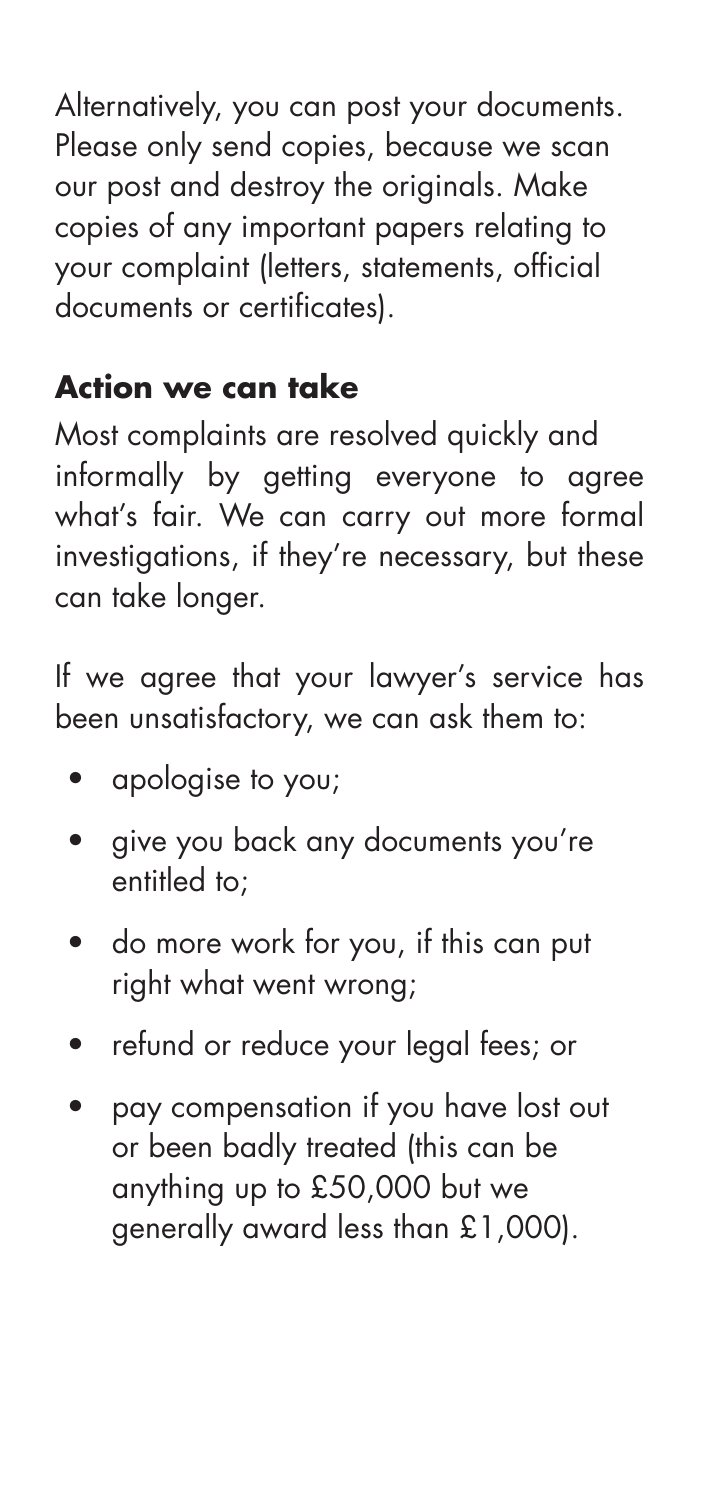Please call 0300 555 0333 if you need help to resolve a complaint about your lawyer.

Ffoniwch 0300 555 0333 os ydych angen cymorth i helpu datrys cwyn ynglŷn â'ch cyfreithiwr.

Jeśli potrzebuja Państwo pomocy w rozstrzygnieciu skargi złożonej na swojego prawnika, prosimy o kontakt na numer 0300 555 0333.

که د خپل وکپل په اړه د شکایت د حلولو په برخه کی مرستی ته ارتيا لرئ، لطفأ بر دي شمېري تبلغون وكړئ: 0333 555 0300

如果你需要幫助來解決有關針對你的律師的投訴 ,請致雷0300 555 0333。

اگر آپ اینےماہر قانون کےبارے میں کسی شکایت کو حل کرنےمیں مدد جابتہ بیں توبر انہ کرم 0300 555 0300 ير فون کريں۔

আপনি যদি আপনাব ল'ইয়াবেব বিষয়ে কবা কোন অভিযোগের নিষ্পত্তি করতে চান. তাহলে দয়া কবে ০৩০০ ৫৫৫ ০৩৩৩ নম্ববে টেলিফোন কববেল।

Veuillez appeler le 0300 555 0333 si vous avez besoin d'aide pour résoudre une réclamation concernant votre avocat.

જો તમારે તમારા વકીલ વિશેની કરિયાદનો નિકાલ લાવવામાં મદદની જરુર હોય તો કૃપયા 0300 555 0333 ઉપર ફોન કરો.

Fadlan soo wac lambarka 0300 555 0333 haddii aad u baahan tahay in lagaa caawiyo in aad xalliso cabasho aad ka qabto looyarkaaga.

ਜੇ ਤੁਹਾਨੂੰ ਤੁਹਾਡੇ ਵਕੀਲ ਬਾਰੇ ਸ਼ਿਕਾਇਤ ਦਾ ਹੱਲ ਲੱਭਣ ਲਈ ਮਦਦ ਦੀ ਲੋੜ ਹੋਵੇ ਤਾਂ ਕਿਰਪਾ ਕਰਕੇ 0300 555 0333 ਫ਼ੋਨ ਕਰੋ।